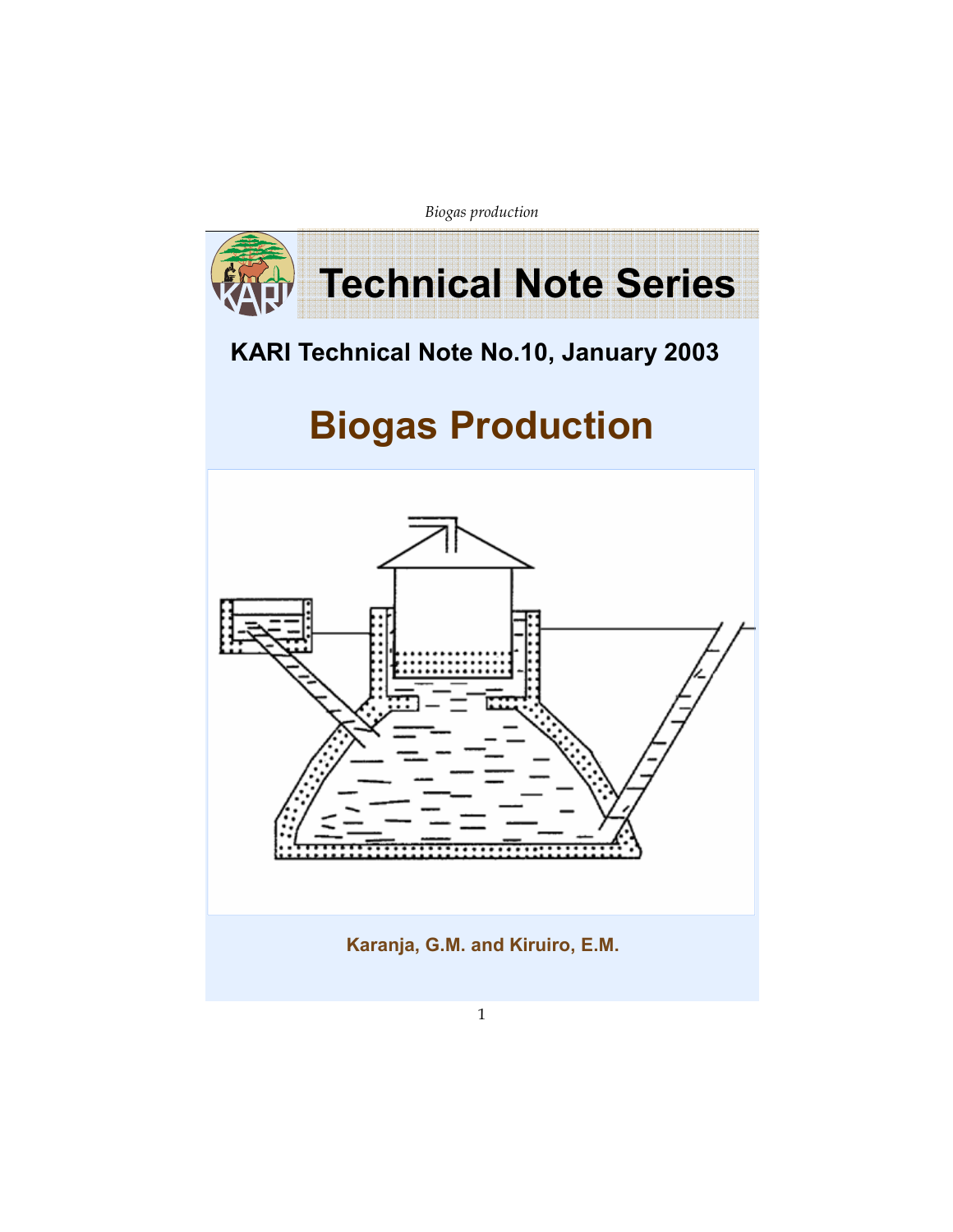compiled by GM Karanja and EM Kiruiro, KARI–Embu, PO Box 27, Embu, Kenya

science editing by Rachel Rege copy editing by John Ayemba production editing by Sitawa Ogutu cover and layout design by Irene Kimani

cover: Floating drum plant with dome bottom and cylindrical top digester

Published 2003

Publications Unit KARI Headquarters P.O. Box 57811-00200 City Square Nairobi, Kenya tel 254 02 4183301-20 fax 254 02 4183344 e-mail resource.centre@kari.org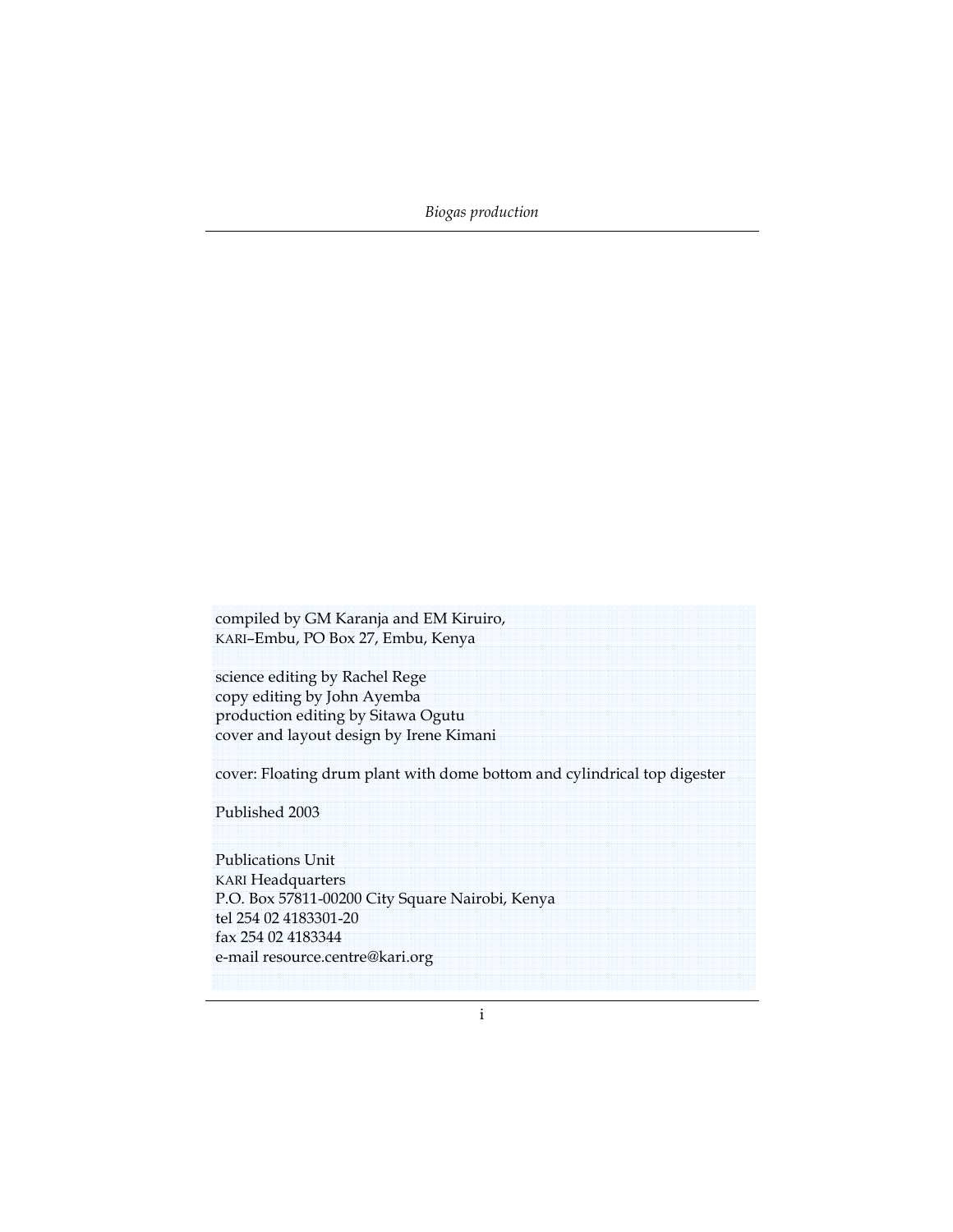### Introduction

More than 75% of the Kenyan population live in the rural areas, with agriculture as their main occupation. The main farming systems feature cash crops, food crops, fruits and vegetables, forages, livestock, and tree growing.

Results of a study conducted in the coffee-based land-use system of Embu District showed that smallholder farmers heavily depended on trees for many uses including fuel, fencing, building, food/fruits and aesthetics (ornamentals) (Minae and Nyamai, 1988). The tree species diversity and the number of trees per species were grossly inadequate, making the farmers net importers of tree products, especially fuel wood.

Energy plays a significant role in the lives of the smallholder farmers. They need energy for cooking, lighting, warming and drying. Fuel wood is the principal farm-based source of energy but is often in short supply. A detailed study of energy demand and supply in Kenya indicated that fuel woods, charcoal and crop residues account for more than 75% of the total energy consumed). This was projected to drop slightly to 64% by the year 2000. The study also indicated that 95% of household energy was met by wood fuel whose source was getting depleted due to dwindling local resources.

Nation-wide, consumption of wood fuel in 1980 was estimated at 21 million tonnes with a per capita consumption of more than one tonne in a year. Replacement rates within the same period were estimated at only 60%, meaning that available wood fuel stocks were rapidly diminishing.

Kerosene (paraffin) is mainly used for lighting in the rural areas but is expensive for the resource-poor households. Its use is not sustainable because it is a non-renewable resource and since it is imported, it drains the meagre foreign exchange.

# Justification for an alternative energy source

The above scenario justifies the exploitation of alternative energy sources, primarily solar, wind, water, geothermal and petroleum sources. In relative terms, biogas holds the greatest promise as a cheap household energy source because it is renewable, simple to generate, convenient to use, and cheap. However, its potential is still under-exploited.

### What is biogas?

Biogas is a combination of gases produced during anaerobic decomposition of organic materials of plant origin. On smallholder farms, biogas is derived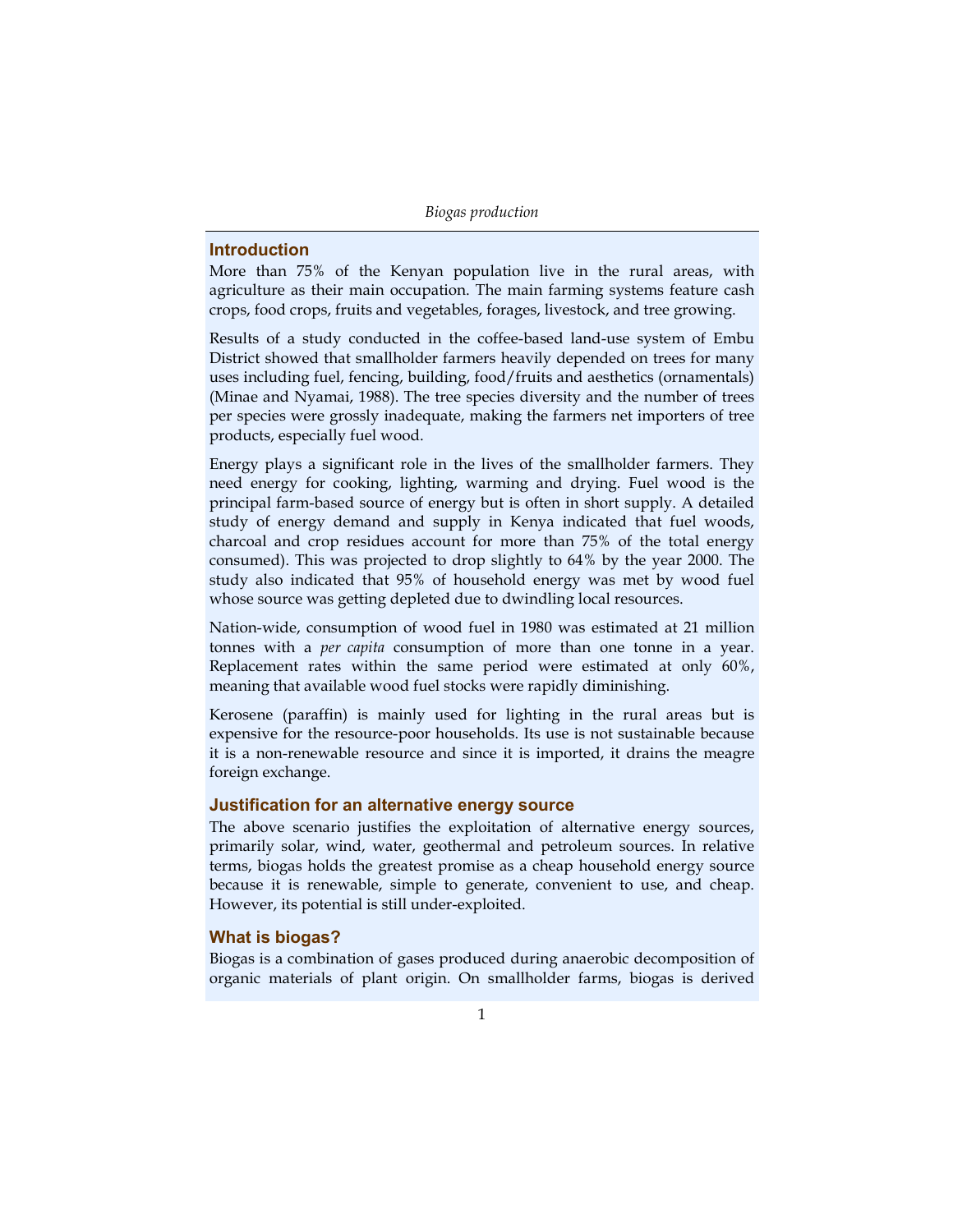mainly from anaerobic decomposition of livestock wastes (dung, urine and waste feeds). The main gaseous by-product is methane (CH<sub>4</sub>), with relatively less  $CO<sub>2</sub>$ , ammonia (NH<sub>3</sub>) and hydrogen sulphide (H<sub>2</sub>S). Ordinarily, these materials decompose in open-air (aerobic) conditions with carbon dioxide  $(CO<sub>2</sub>)$  and water  $(H<sub>2</sub>O)$  as the main by-products, and with limited amounts of other gases. The composition of the gases depends on the chemical composition of the substrate. Biogas from livestock wastes burns well when the methane content is greater than 70%.

Methane is the principal constituent of natural gas and ranks 1st in the series of saturated hydrocarbons known as alkanes. It is a light, colourless, odourless and highly inflammable gas, 2nd only to hydrogen in the energy released per gramme of fuel burnt, hence its potential as a household energy source.

#### Historical perspective

Biogas production has been practised for more than 30 years. However, widespread adoption has been hampered by inadequacy of information on its production, and potential benefits, and the prohibitively high costs of earlier designs.

Initially, 2 types of biogas systems—the float-drum type (Indian digester, Figs. 1 and 2) and the fixed dome type (Chinese digester, Fig. 3) were promoted. The main features of the 2 systems were:

- an under-ground digester may be made of masonry stones, concrete or a strong gauge metal sheet
- an inlet pipe with a substrate receptacle
- an outlet pipe for exhausted slurry
- a floating fixed dome for gas collection
- a gas outlet pipe

Although these systems have been successful in their countries of origin, adoption in Kenya has been minimal because of expensive installation costs estimated at more than KES 50,000 per unit (CAMARTEC, 1990, Silayo, 1992).

Since the mid-1960s, Koru Coffee Research sub-Centre in western Kenya has had an elaborate biogas plant that supplied the offices and staff houses with

energy for lighting and cooking. After a study by the Ministry of Energy on energy demand and supply in Kenya, the ministry demonstrated biogas production technology all over the country in the early 1980s.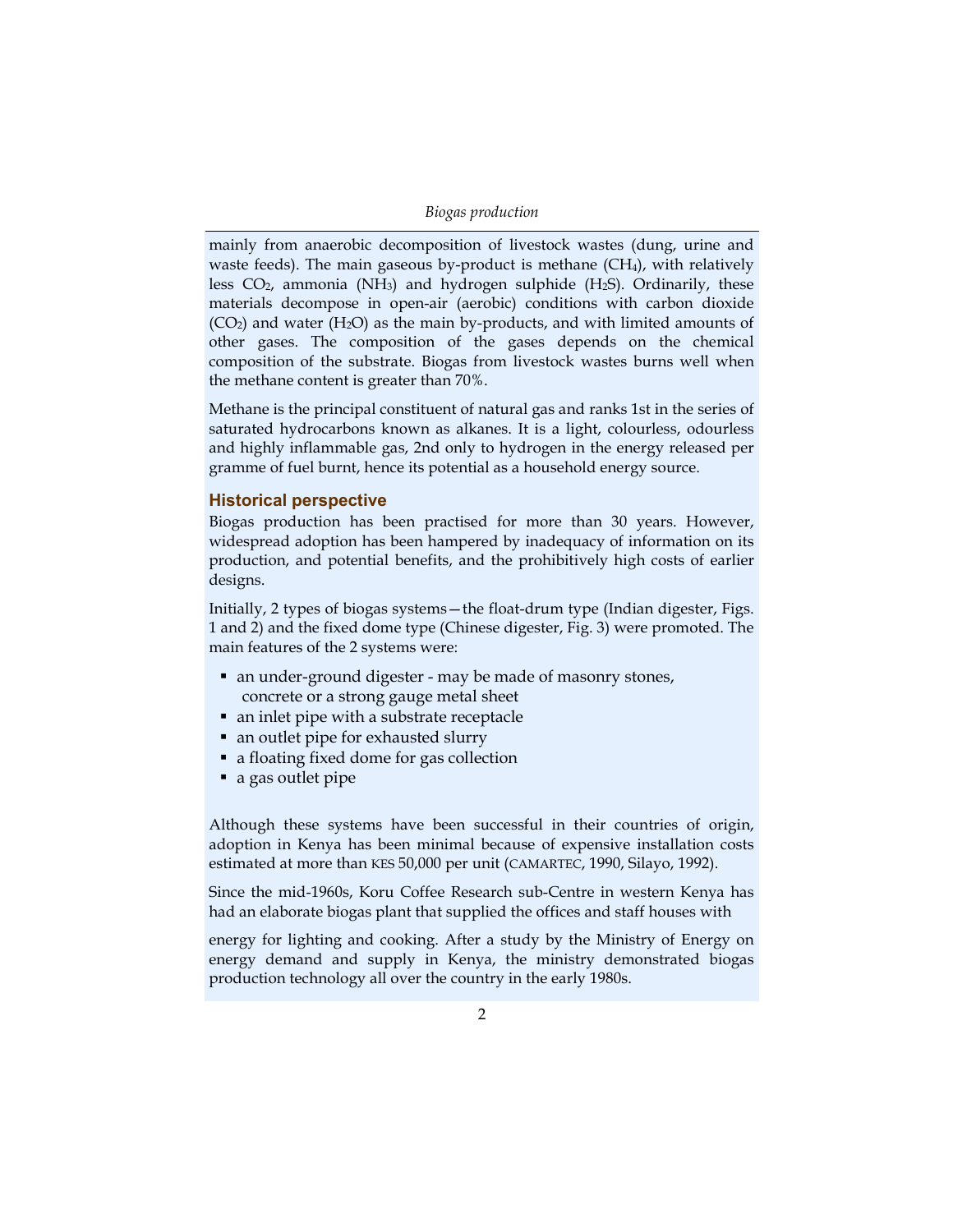Biogas production



Fig. 1. Floating drum with cylindrical digester



Fig. 2. Floating drum plant with dome bottom and cylindrical top digester



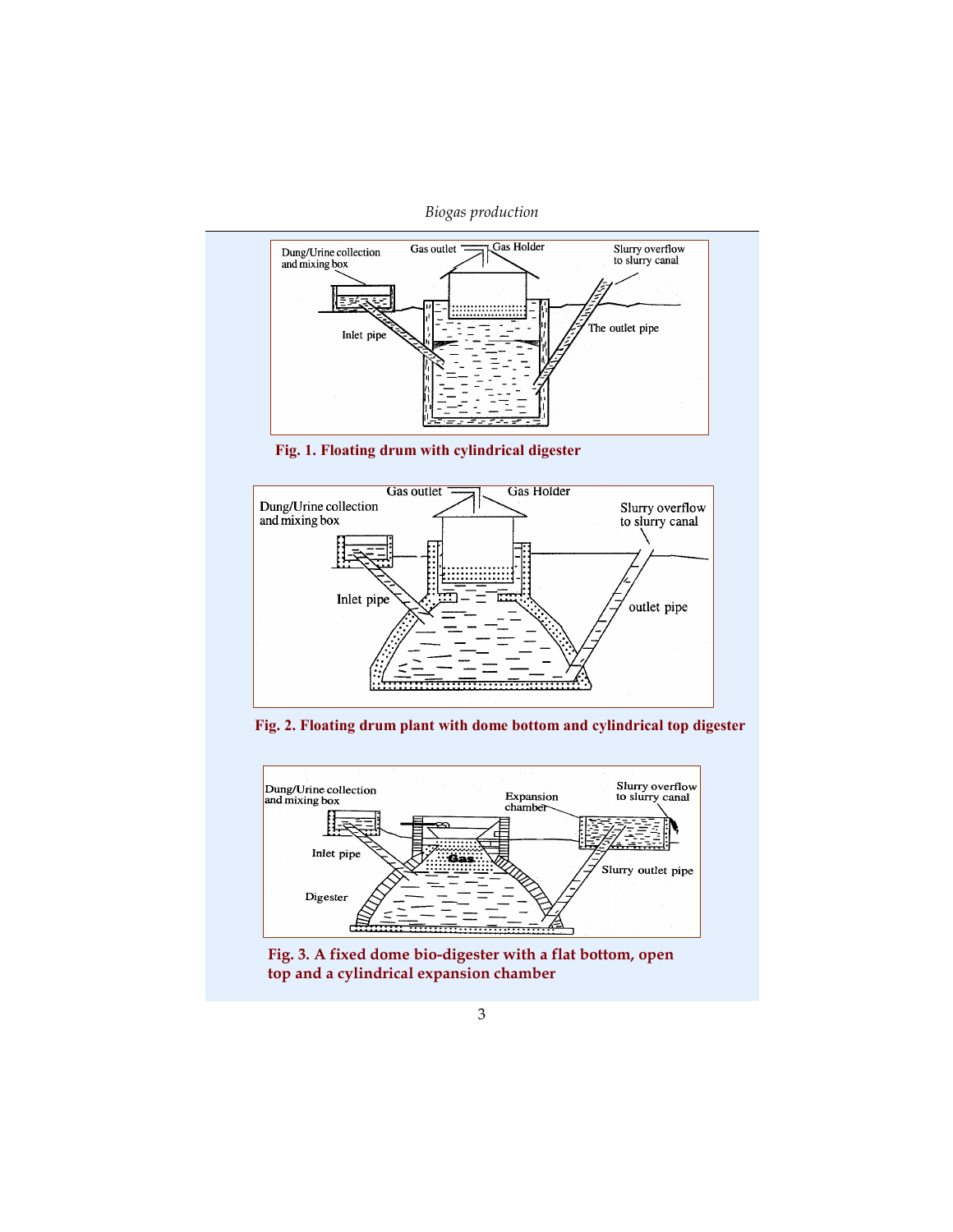| Biogas production |  |  |  |
|-------------------|--|--|--|
|-------------------|--|--|--|

In the early 1980s, a low-cost tubular plastic (TP) bio-digester was developed in Colombia. The technology is widely used in Vietnam and Colombia and has been promoted in Kenya and Tanzania in the last 5 years by the FAO/Sida Farming Systems Programme. More than 40 units installed in Tanzania have stimulated interest among farmers as an appropriate technology for use in promoting women's well-being in the rural areas (Lekule, 1996).

The Farm-level Applied Research Methods for Eastern and Southern Africa Project (FARMESA) has actively promoted the TP bio-digester in central and western Kenya (Simalenga and Gohl, 1996).

This Technical Note describes the principles and processes of biogas production, focusing mainly on the TP biogas system. It is based on a publication by Simalenga and Gohl (1996) and the authors' experiences with TP biogas systems at KARI-Embu, Kenya.

### Advantages of bio-digesters

The main physical features, the principles and process of bio-digestion are basically the same, regardless of the type of digester used. In a crop-livestocktree farming system, Brown (1987), Silayo (1992) and Lekule (1996) cited the following advantages of the biogas technology:

- It provides an alternative source of energy thus reducing the rate of deforestation
- It is a relatively cheap source of energy
- It improves crop-livestock-tree system through nutrient cycling
- It reduces time and workload of collecting fuel wood
- It reduces kitchen smoke-pollution thereby promoting human health
- It promotes good health through safe treatment of manures
- As a renewable source of energy, it provides a reliable power supply that is environmentally friendly
- It is a rich source of nitrogen, phosphorus  $(P)$ , potassium  $(K)$  and other macro- and micronutrients

# The biogas production system

A biogas production system consists of the following features: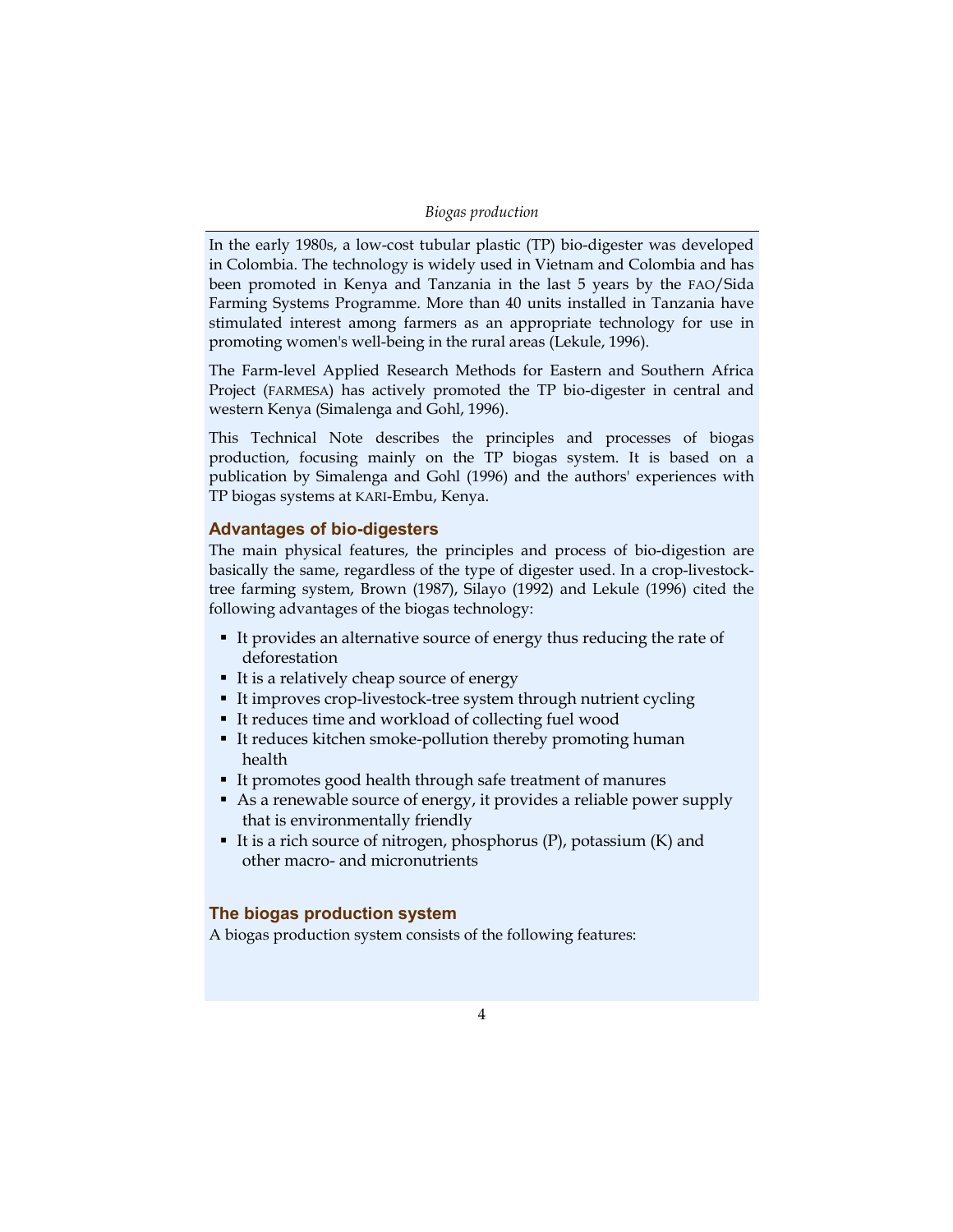# Substrate inlet

This consists of a receptacle for the raw/fresh organic waste and a pipe of at least 10 cm diameter leading to the digester. The connection between the inlet pipe and the digester must be airtight.

### **Digester**

This is the reservoir of organic wastes in which the substrate is acted on by anaerobic microorganisms to produce biogas.

### Gas storage/reservoir

Depending on the system, this may be simply an empty but enclosed space above the slurry in the digester, an inverted floating drum whose diameter is just slightly smaller than that of the cylindrical digester (Figs. 1 and 2) or an airtight polythene tube with an inlet-outlet outfit (Fig. 4).



Fig 4. Essential features of plastic tubular bio-digester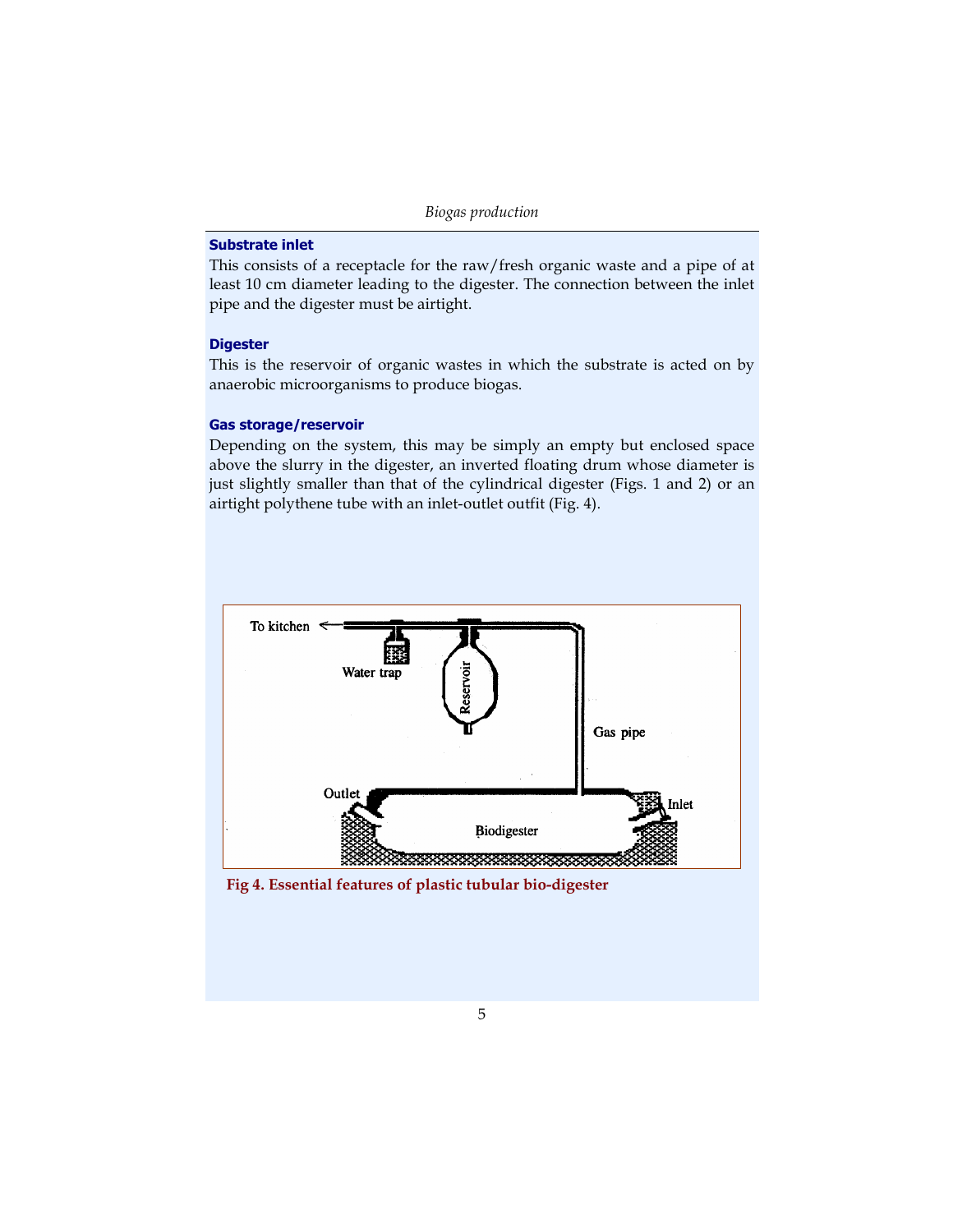# Gas burner

This may be a special lighting lamp or a modified burner for cooking (Fig. 5).



Fig. 5. A simple kitchen gas stove

### Exhaust outlet

This consists of a pipe of similar size to the inlet pipe connected to the digester at a slightly lower level than the inlet pipe (Figs. 1-4) to facilitate outflow of exhausted slurry.

## The biogas production process

Biogas is a result of the fermentation of organic wastes under anaerobic conditions and occurs in the following 3 stages:

#### First stage

Complex organic compounds are attacked by hydrolytic and fermentative bacteria, which secrete enzymes and ferment hydrolysed compounds into acetate and hydrogen. A small amount of the carbon converted will end up as volatile fatty acids, primarily propionic and butyric acids.

### Second stage

The hydrogen-producing acetogenic bacteria continue decomposing by converting the volatile fatty acids into acetate and hydrogen.

#### Third stage

Methane-producing bacteria convert the hydrogen and acetate into methane. There is a certain amount of specialisation in that different bacteria act on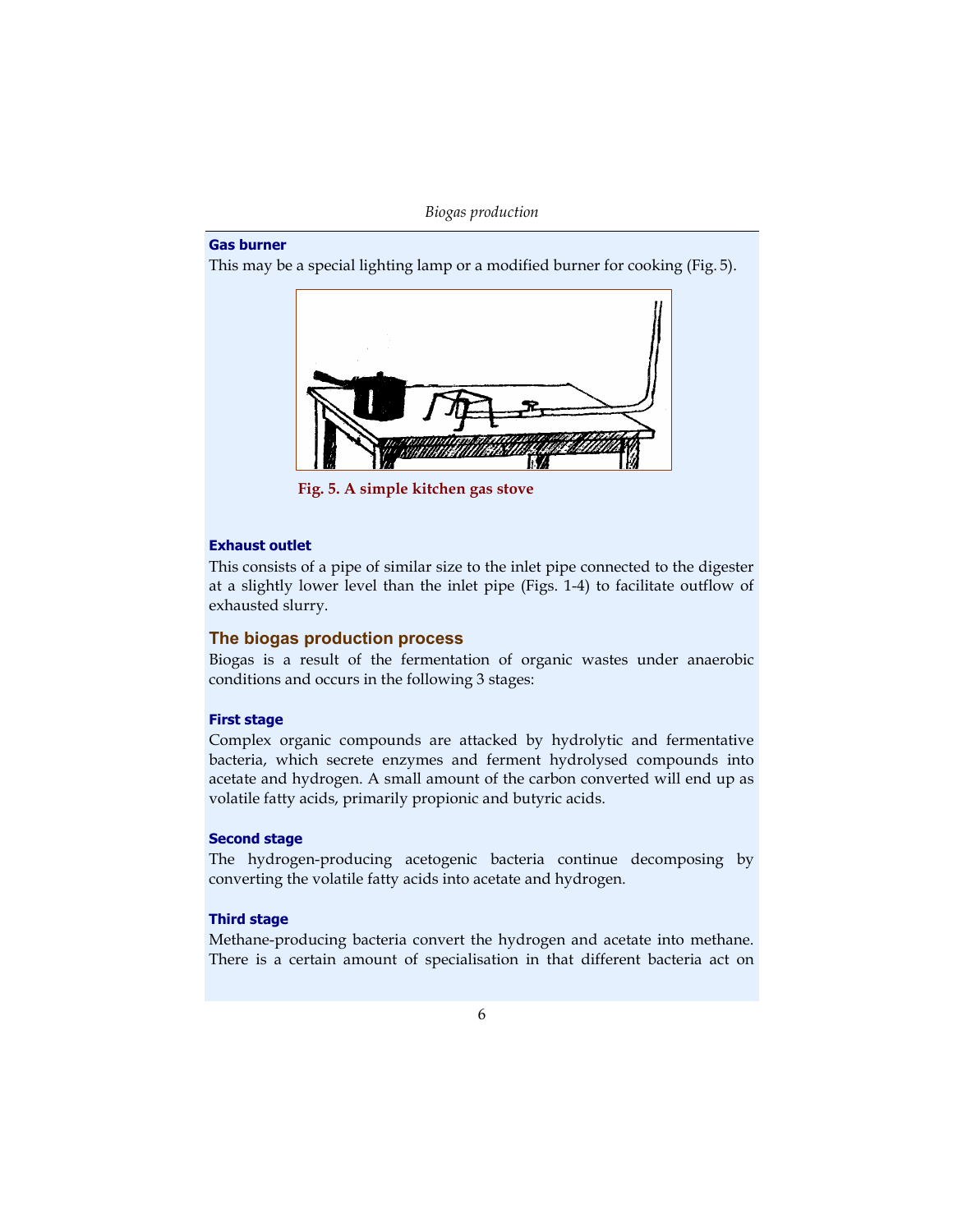different substrates. In order for these bacteria to work properly and achieve the desired end-products, the following conditions have to be well balanced:

- The dilution of the substrate (amount of water used to dilute the animal waste)
- $\blacksquare$  The optimum temperature (should be 35 $\degree$ C)
- Type of substrate (due to their suitable C:N ratio and total solids content, cattle, pig and poultry manures are recommended)
- Rate of feeding the digester (overfeeding can lead to accumulation of volatile fatty acids)

## Tubular Plastic Bio-digesters

The TP bio-digester was first developed by Consultorias el Para el Desarrollo Integrado del Tropico (CONDRIT) based at Cali, Colombia in the early 1980s. The design was based on the Red Mud PVC bio-digester (CONDRIT Ltda, 1995) 1st promoted in Taiwan. The technology was introduced to eastern and southern Africa in 1993 through the technical cooperation of FAO in Tanzania. From 1994 onwards, a local NGO known as Foundation for Sustainable Rural Development (SURUDE) embarked on a widescale promotion of the digesters in Tanzania, Uganda and Kenya (Simalenga and Gohl, 1996).

### **Requirements**

The TP bio-digester can be installed in less than a day using the following locally available material:

- Two polythene tubes of 0.2 mm thickness (Gauge 1000), 90-120 cm diameter and 8-10 m length (for digester)
- Polythene tube of 0.2 mm thickness (Gauge 1000), 90-120 cm diameter and about 3-4 m length (for gas reservoir)
- A PVC pipe of 1.2 cm diameter and one metre long for tapping the gas from the digester
- Two pieces of PVC pipe of 10-15 cm diameter and one metre length to serve as inlet and outlet pipes
- A plastic gas pipe of 1.2 cm diameter and as long as the distance to the point of gas use
- 3 PVC "T" pieces each attached to a 1.2-cm diameter, 30-cm long pipe (for gas storage and water trap)
- Rubber straps to tie all the joints to make them airtight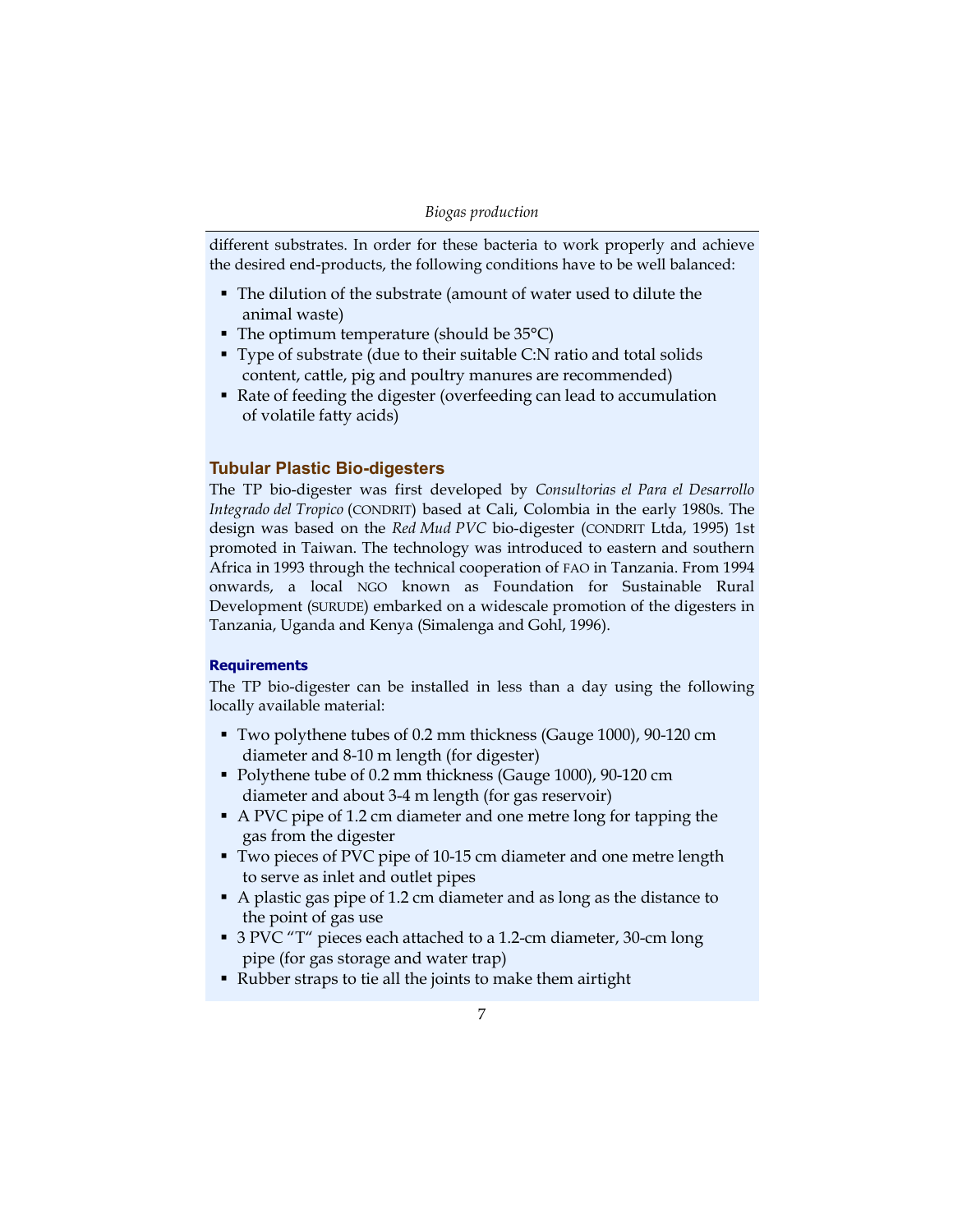### **Methodology**

The digester requires a trough-shaped trench with a top width of 65 cm, a bottom width of 50 cm, a depth of 65 cm and variable length, depending on the number of animals. For a 2-cow or 8-pig unit, 8-10 m is adequate. The trench should have a flat floor, firm sides and a gentle slope (about 5%) to ensure outflow of exhausted slurry. One of the 2 polythene tubes is inserted into the other to create a double layer for added strength. Each of the 2 openings of the plastic tube is folded around the one-metre, 10-15-cm diameter PVC pipe and an airtight joint is formed using the tyre-tube straps to ensure air-tightness. One end becomes the inlet while the other becomes the outlet (Fig. 4). A small hole (about one centimetre in diameter) is punctured through the 2 walls about 1 metre from the inlet end. A piece of 1.2-cm diameter, 30-cm long PVC pipe is then inserted into the dome and an airtight joint made. The gas pipe is fitted to the external end of this pipe. The gas pipe passes through the 1.2-cm diameter PVC "T" whose stem is a 30-cm PVC pipe.

The 3-4-m polythene tube is sealed on one end by folding and tying it into an airtight joint while the other end is folded and connected to the stem of the PVC "T", thus completing the gas storage structure (Fig. 4). The gas tube then passes on to yet another PVC "T" whose stem dips into a container of water to allow bubbling of gas in excess of the gas storage capacity. The gas tube is finally connected to a 1.2-cm diameter piece of GI pipe which is equipped with a gas control valve and connected to the gas burner or stove (Fig. 5).

To set the system in motion, the digester is laid horizontally in the trough-like tunnel with the inlet, outlet and gas tube facing upwards. An animal waste:water mixture in the ration of 3:1 is fed into the digester until it is about 75% full. The system is then given about 1 week to activate, after which the gas can be used. To keep the system active, it should be fed with a thoroughly stirred mixture of 1 20-litre bucket of animal waste and 3 similar buckets of water.

#### Management of the TP biogas system

For successful operation of the TP biogas system, a number of factors should be taken into consideration. They include:

- Protection
	- − The digester should be covered with grass straw, crop stover, canvas or GI sheets to protect it from direct sun rays (ultra-violet radiation). A fence of fine wire mesh should be used to protect the digester from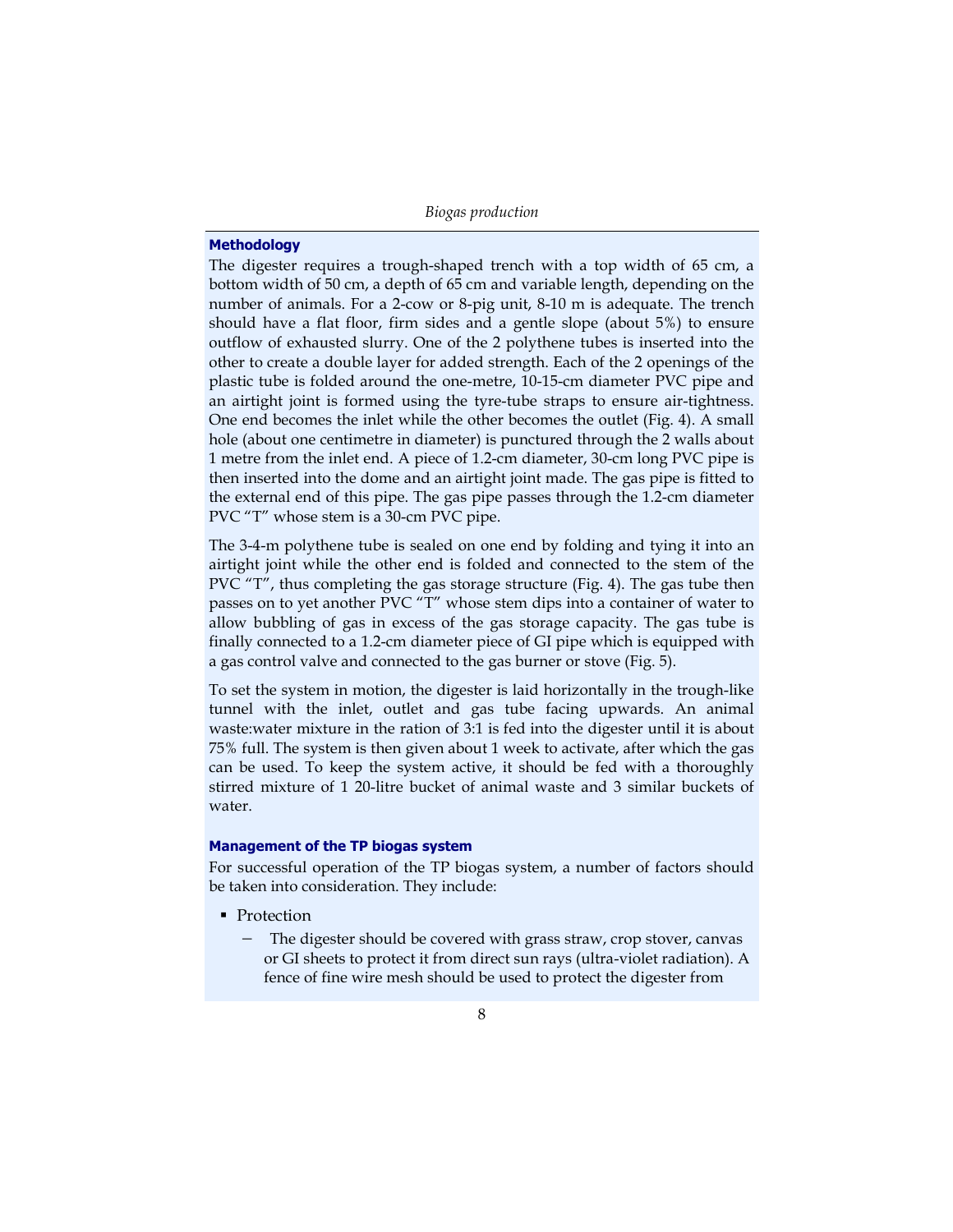damage by children, pets and livestock.

- Availability of water
	- − Areas where water supply is unreliable are unsuitable for TP biogas installation.
- Regular feeding
	- Underfeeding reduces the amount of gas produced while overfeeding results in incomplete digestion and hence less gas production. Green effluent suggests overloading. A  $5 \text{ m}^3$  digester requires 19 kg of waste and 47-57 litres of water to produce enough gas for a day.
- Use of cow dung
	- − Cow dung is the ideal substrate for bio-digesters because it is not acidic. If livestock wastes and garbage have to be used, cattle dung should be used as a starter substrate.
- **Effluent recycling** 
	- − Recycling some of the digested slurry improves the performance of the bio-digester. Where possible, about 30-40 litres of the effluent should be fed immediately after charging the digester.
- Gas pressure
	- − The amount of gas produced is a function of the size of the biodigester, its feeding regime, type of substrate and environmental conditions such as aerial temperature. The mean volume of a 2-cow bio-digester is about 5 m<sup>3</sup>. This will produce enough gas to cook for about 3 h. Within this period, gas pressure drops and there is need to hang an object weighing 3-5 kg at the bottom of the gas reservoir to increase pressure.
- Temperature
	- − Maximum gas production will occur at 35-40°C. Mesophilic methane bacteria operate best within 20-40°C. Gas production declines as temperature drops and will cease at 10°C. TP bio-digesters are therefore not suitable for the cold highland areas.

#### Cost and benefit of TP systems

While it is fairly easy to quantify the cost of installation and maintenance of a TP biogas system, quantification of both social and economic benefits would depend on factors such as the size of the unit, the location (environmental conditions), availability of alternative energy sources, and even dietary habits. Experiences at KARI-Embu have indicated that a biogas system fed by 2 dairy cows would produce enough gas to cook light dishes such as tea, rice, porridge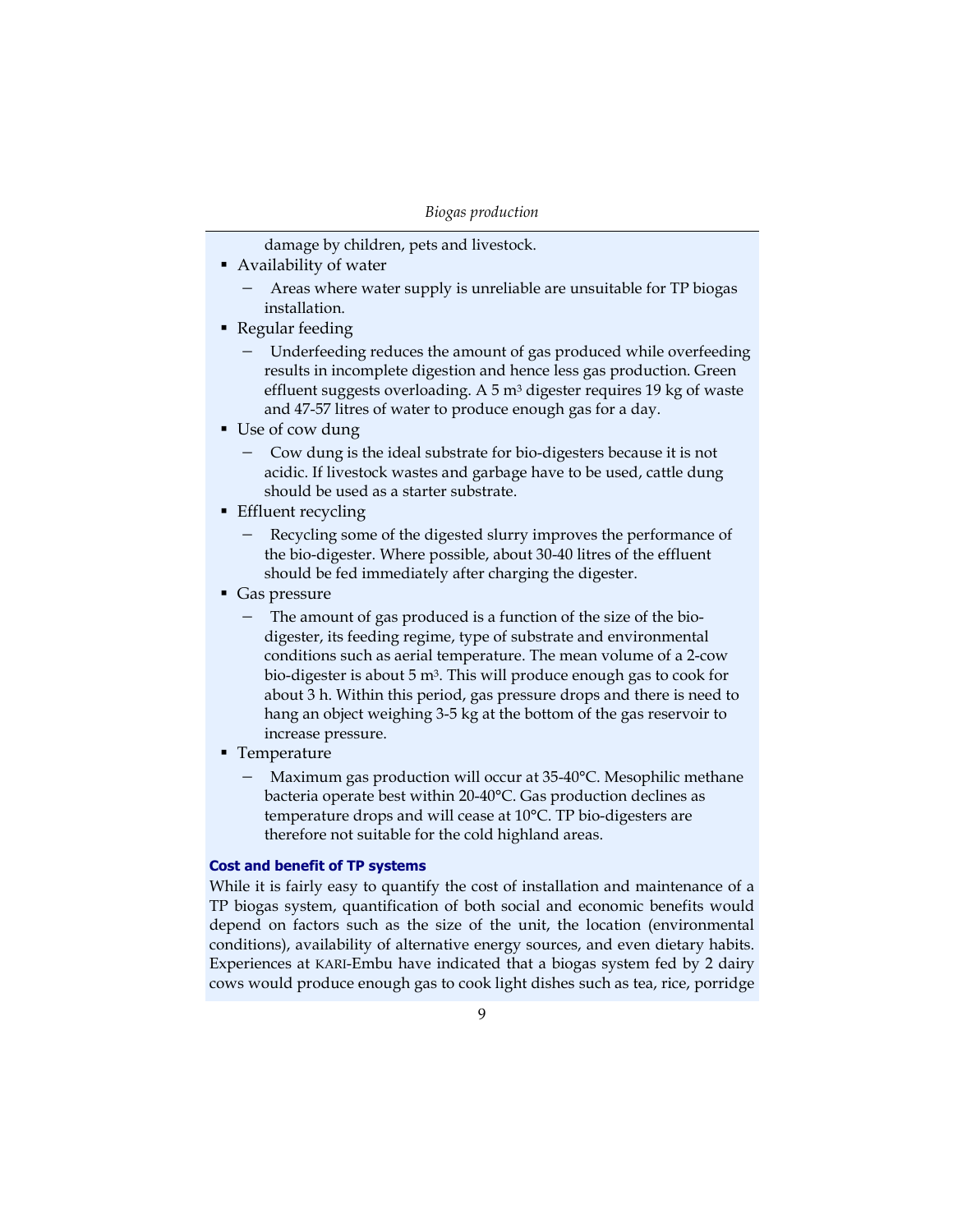| Biogas production |  |  |  |
|-------------------|--|--|--|
|-------------------|--|--|--|

(ugali) for a family of 4 but may not be adequate for dishes like Githeri (boiled maize and beans). It can supply 30-40% of the total energy needs of such a household.

Studies in Tanzania where animal and human wastes were mixed as a substrate indicated that wood fuel could be reduced by up to 60% (Lekule per. comm.; Lekule, 1996). A detailed household energy demand and supply study indicated that a family of 6 used 3 bags of charcoal and 121 litres of kerosene per month. This translated into USD 8 for charcoal and USD 49 for kerosene which represented a major saving (direct benefit) when biogas was used.

The cost of installing a TP biogas system in Kenya varies but for a 2-cow unit, it was estimated to cost between KES 5,000 and 6,000 in 1996/1997 depending on whether materials are bought on wholesale or retail basis (Table 1). This is about 10% of the cost of the conventional floating or fixed dome biogas units. In Tanzania, the cost of a standard (2-cow) TP biogas unit is estimated at less than USD 100 compared to about USD 1,000 for a conventional biogas unit.

| ZUUU/ZUU I III LIIIUU               |                 |            |  |  |
|-------------------------------------|-----------------|------------|--|--|
| Item                                | Quantity        | Cost (KES) |  |  |
| Polythene tube                      | 25 <sub>m</sub> | 2,500      |  |  |
| Gas pipe (36 m)                     | 1               | 800        |  |  |
| PVC "T"s and elbows                 | 6               | 200        |  |  |
| PVC pipe for inlet and outlet (3 m) | 1               | 350        |  |  |
| GI pipe with gas valve              | $\mathbf{1}$    | 300        |  |  |
| PVC pipe (10 mm diameter)           | 1               | 70         |  |  |
| Tyre tube straps                    | 2 bundles       | 100        |  |  |
| Installation labour (incl. trench)  |                 | 500        |  |  |
| Burner and other misc. expenses     | Assorted        | 680        |  |  |
| Total                               |                 | 5,500      |  |  |

Table 1. Estimated cost of a TP biogas system for 2-cow based on year 2000/2001 in Embu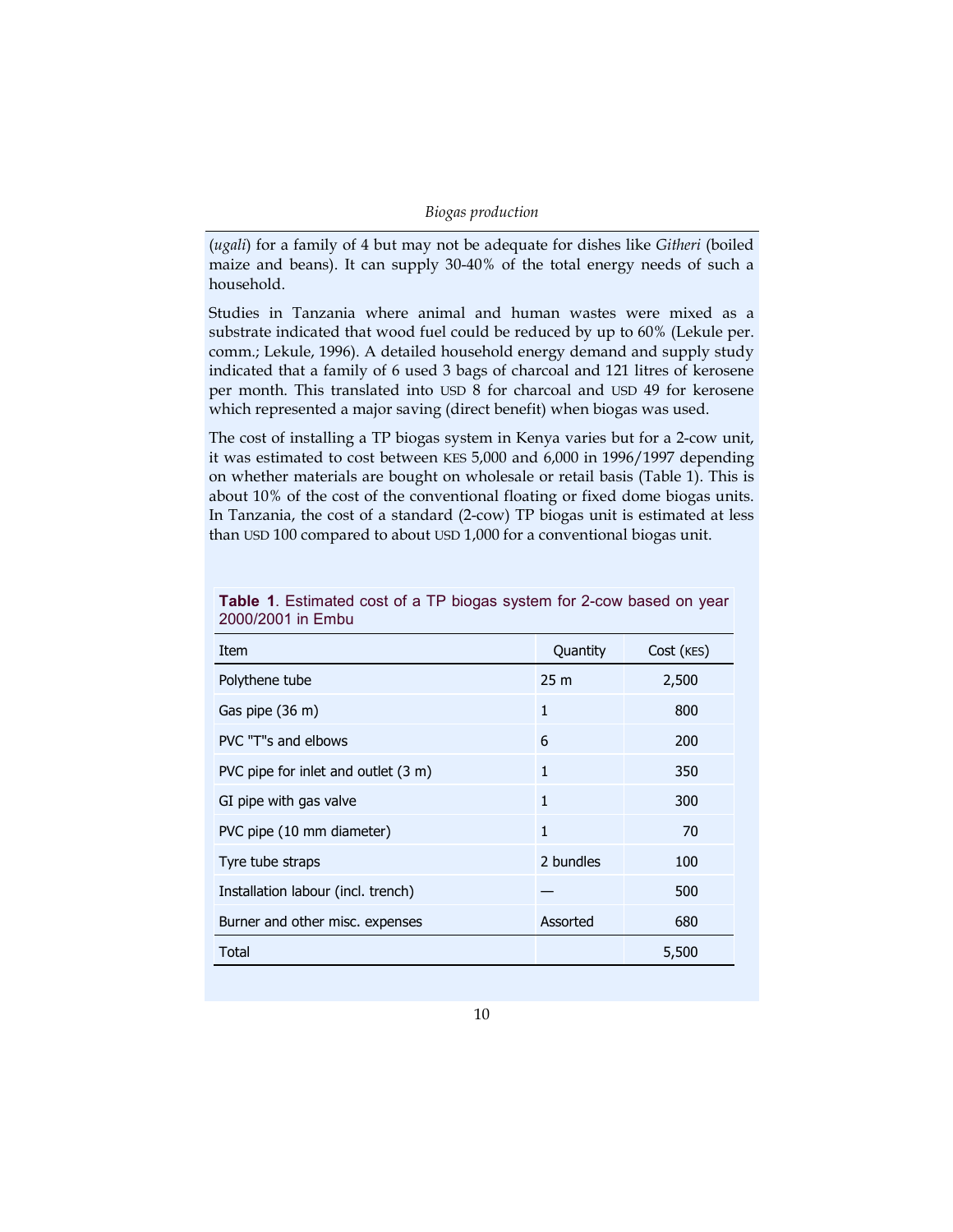### Limitations of the TP biogas system

Soon after the introduction and on-farm demonstration of the TP biogas system, the demand by the smallholder farmers was immediate but adoption was slow due to the following reasons:

The durability of the TP digester material. The most significant limitation of the TP biogas system was the short life of the digester polythene tube initially thought to be 5 years but later confirmed to be only 2 years. A butyl rubber digester would be most ideal and long lasting but it would be expensive and less readily available (Karanja pers. comm.).

Inadequate performance data. Performance data for Embu units were based on 1 on-station and 2 on-farm units located in the coffee zone in the central Kenya highlands where temperatures are often on the lower end of the optimum or below. There is need to test the performance of the TP biogas system in the lower, hotter and drier areas.

Type of substrate. While cattle waste has been the primary substrate in Kenya, use of non-ruminant waste including human waste, boosts gas production. Yet this may not be feasible due to socio-cultural reasons.

Poor management of the digester. This includes inadequate feeding, use of wrong waste:water ratios, inadequate stirring and inadequate protection of the digester and gas reservoir against damage by children, pets and livestock.

# **Conclusion**

On-farm biogas production is a feasible and sustainable option for generating alternative low-cost domestic energy. The gas can be used for cooking and lighting and the scale of production depends on the farmers' resource endowment. The TP biogas system is especially suitable for smallholder farmers with 2 cows and the cost is about KES 5,000. The main limitations of the TP biogas system include the relatively short life of the digester material as well as the need for close attention (management). There is need for further testing using different digester materials and in different agroecological zones, particularly the lower drier areas.

### **References**

- [1] Brown, N. (1987). Biogas systems in development. Appropriate Technology 4(3), 5-7.
- [2] CAMARTEC, (1990). Centre for Agricultural Mechanization and Rural Technology. Tanzania biogas extension service, GTZ.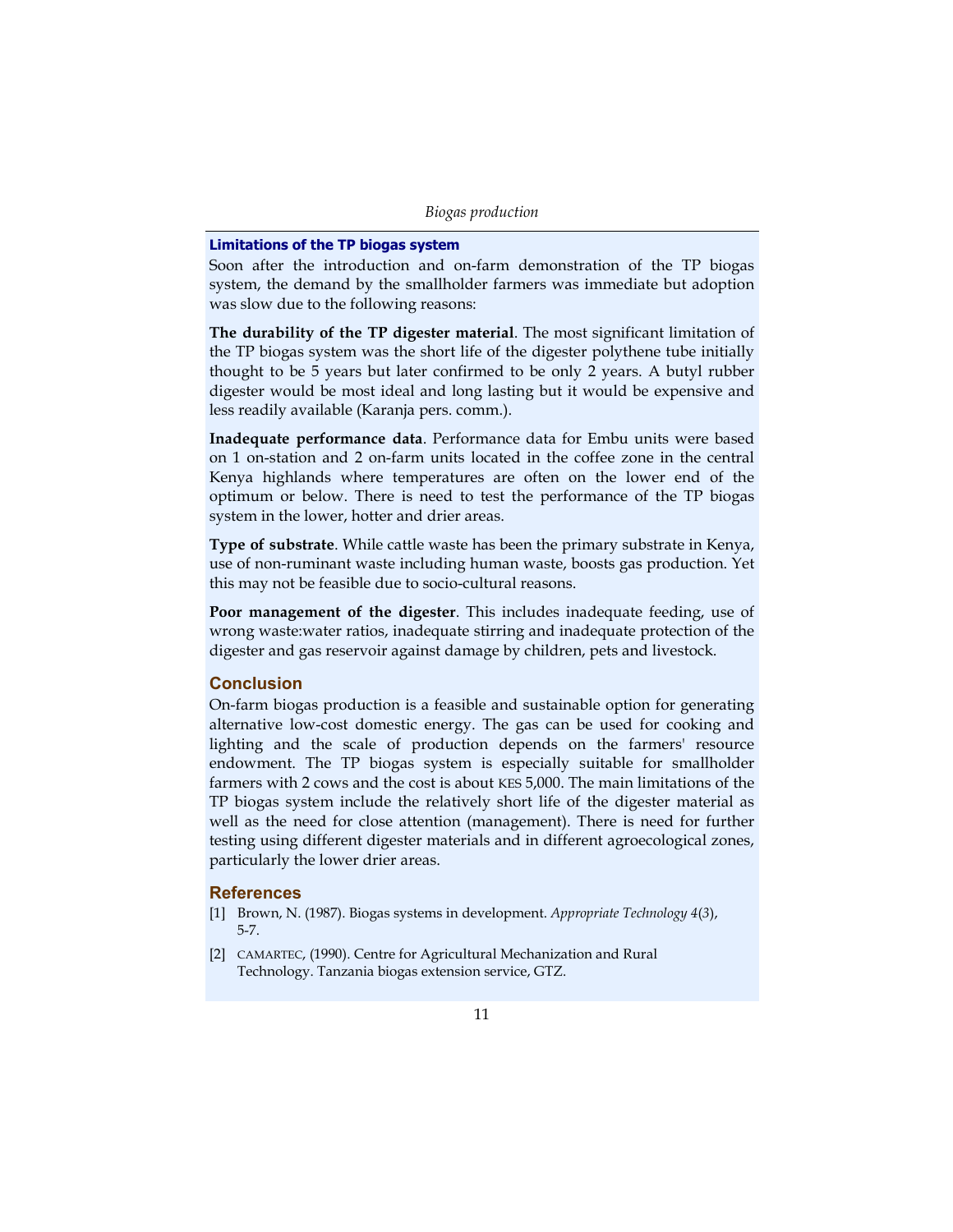- [3] CONDRIT Ltda, (1995). Improvement and promotion of tubular biogas digesters. Mission report submitted to FAO/Sida Farming Systems Programme.
- [4] Karanja, G.M. (2001). Low-cost on-farm biogas production. Unpublished handouts and personal communications. Regional Research Centre, Embu, Kenya.
- [5] Lekule, F.P. (1996). Technologies for improving the well being of rural women in Tanzania. Final report submitted to FAO/Sida Farming Systems Programme.
- [6] Lekule, F.P and Sarwatt, S.V. (1996). Use of biogas as an alternative source of domestic energy to reduce deforestation. Paper presented at the SPW/ Environmental Course.
- [7] Minae, S. and Nyamai, D. (1988). Agroforestry research proposal for the coffeebased land-use system in the bimodal rainfall highlands of Central and Eastern provinces, Kenya. AFRENA Report No. 16. ICRAF. Nairobi, Kenya.
- [8] Simalenga, T.E. and Gohl, B. (1996). Tubular Plastic Bio-Digester: Design, Installation and Management. FARMESA. Harare, Zimbabwe.
- [9] Silayo, V.C. (1992). Small biogas plants. Design, management and use. Agrotec publications.